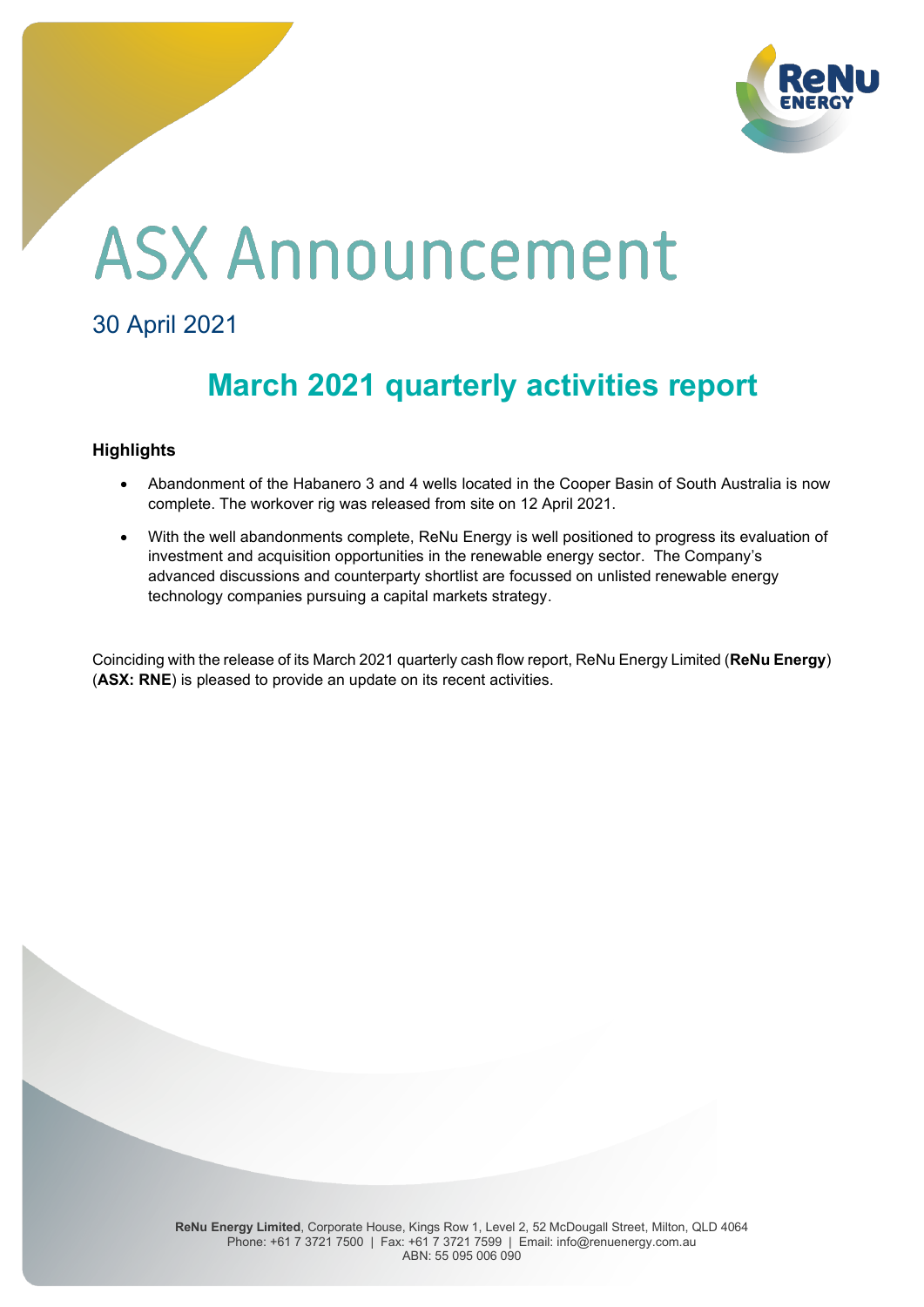

#### **Cooper Basin remediation**

As reported on 13 April, abandonment of the Habanero 3 and 4 wells located in the Cooper Basin of South Australia is now complete. The workover rig was released from site on 12 April 2021. Activities are ongoing to enable the surrender of GRL 3, the Company's last remaining geothermal tenement.

#### **Corporate**

ReNu Energy's quarterly cash flow report shows \$4.1 million in cash and cash equivalents at 31 March 2021 (\$2.4 million at 31 December 2020). Funds received to undertake the Habanero 3 and 4 well abandonments led to the increase in cash reserves during the quarter. Following completion of the abandonment program most of this is expected to be paid by the end of the June 2021 quarter.

ReNu Energy's share of the cost to undertake the Cooper Basin remediation requirements based on current cost estimates remains as per the provision reported at 31 December 2020 (\$1.23 million). Offsetting the provision is an R&D tax incentive receivable which at 31 March 2021 is \$0.87 million.

The Company continues to progress investment and acquisition opportunities in line with its previous market announcements, with a focus on unlisted renewable energy technology companies pursuing a capital markets strategy. The advanced discussions and evaluation referred to in the Company's 26 February 2021 announcement are continuing. The Company's discussions with potential counterparties remain confidential and incomplete and shareholders should note there is no certainty that any agreement will be reached. A further announcement will be made if discussions are completed and result in a binding agreement.

This market announcement has been authorised for release to the ASX by the Board of Directors.

For more information please contact:

**Greg Watson** Chief Executive Officer + 61 7 3721 7500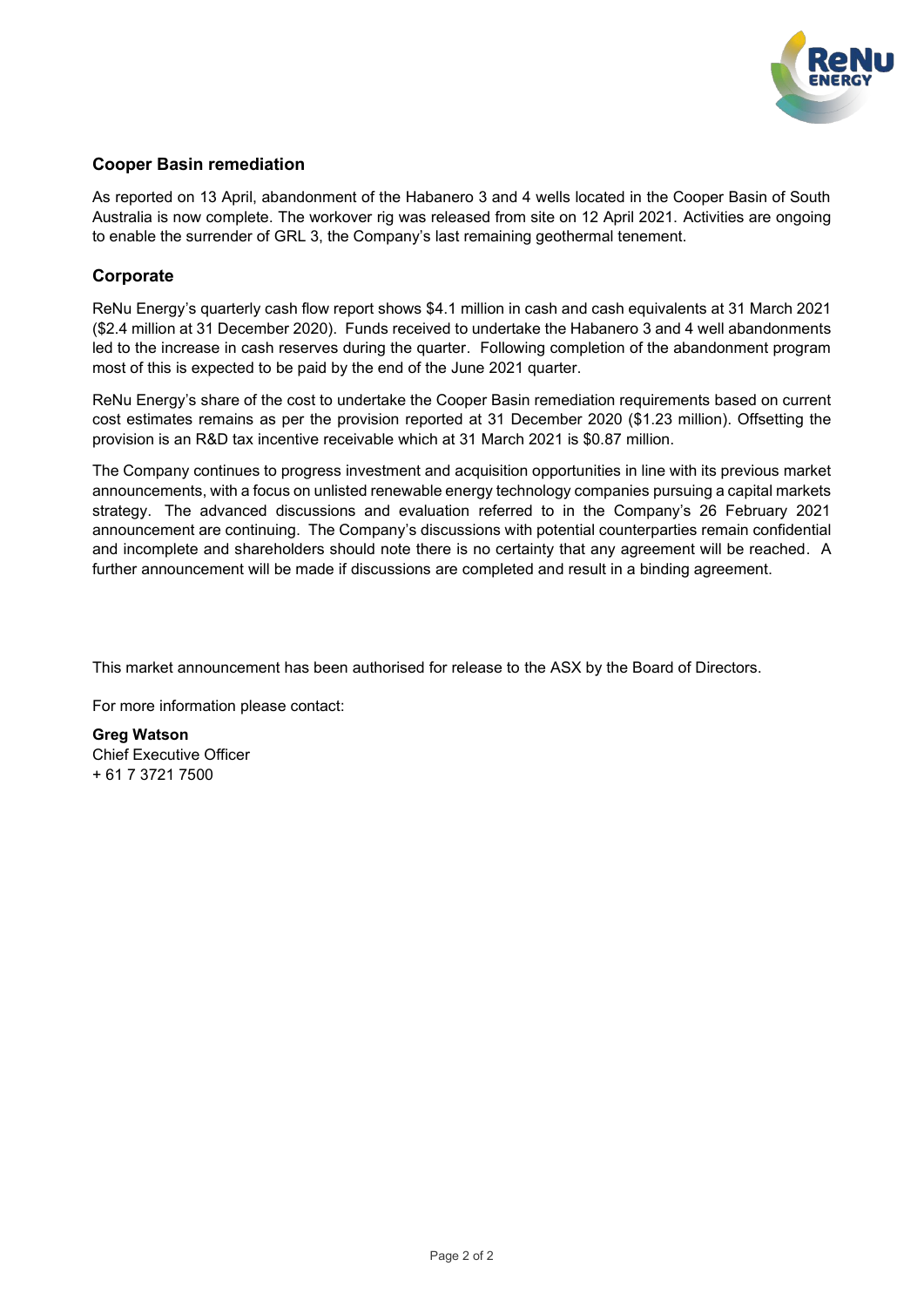# **Appendix 4C**

# **Quarterly cash flow report for entities subject to Listing Rule 4.7B**

| Name of entity                                  |  |  |
|-------------------------------------------------|--|--|
| ReNu Energy Limited                             |  |  |
| <b>ABN</b><br>Quarter ended ("current quarter") |  |  |
|                                                 |  |  |

| <b>Consolidated statement of cash flows</b> |                                                                                                                       | <b>Current quarter</b><br>\$A'000 | Year to date<br>$(9$ months)<br>\$A'000 |
|---------------------------------------------|-----------------------------------------------------------------------------------------------------------------------|-----------------------------------|-----------------------------------------|
| 1.                                          | Cash flows from operating activities                                                                                  |                                   |                                         |
| 1.1                                         | Receipts from customers                                                                                               |                                   | 229                                     |
| 1.2                                         | Payments for                                                                                                          |                                   |                                         |
|                                             | (a) research and development                                                                                          | (496)                             | (833)                                   |
|                                             | (b) product manufacturing and operating<br>costs                                                                      |                                   |                                         |
|                                             | (c) advertising and marketing                                                                                         |                                   |                                         |
|                                             | (d) leased assets                                                                                                     |                                   |                                         |
|                                             | (e) staff costs                                                                                                       | (143)                             | (446)                                   |
|                                             | (f)<br>administration and corporate costs                                                                             | (94)                              | (232)                                   |
| 1.3                                         | Dividends received (see note 3)                                                                                       |                                   |                                         |
| 1.4                                         | Interest received                                                                                                     | 3                                 | 41                                      |
| 1.5                                         | Interest and other costs of finance paid                                                                              |                                   |                                         |
| 1.6                                         | Income taxes paid                                                                                                     |                                   |                                         |
| 1.7                                         | Government grants and tax incentives                                                                                  |                                   |                                         |
| 1.8                                         | Other (provide details if material)                                                                                   |                                   |                                         |
|                                             | (a) Expenditure on biogas EPC project                                                                                 | 18                                | (106)                                   |
|                                             | (b) GST received/(paid)                                                                                               | (33)                              | (37)                                    |
|                                             | (c) Geothermal remediation                                                                                            | 2,284                             | 2,402                                   |
| 1.9                                         | Net cash from / (used in) operating<br>activities                                                                     | 1,539                             | 1,018                                   |
|                                             | Note: the prepayment of annual insurance<br>premiums impacted cash used in operating<br>activities during the quarter |                                   |                                         |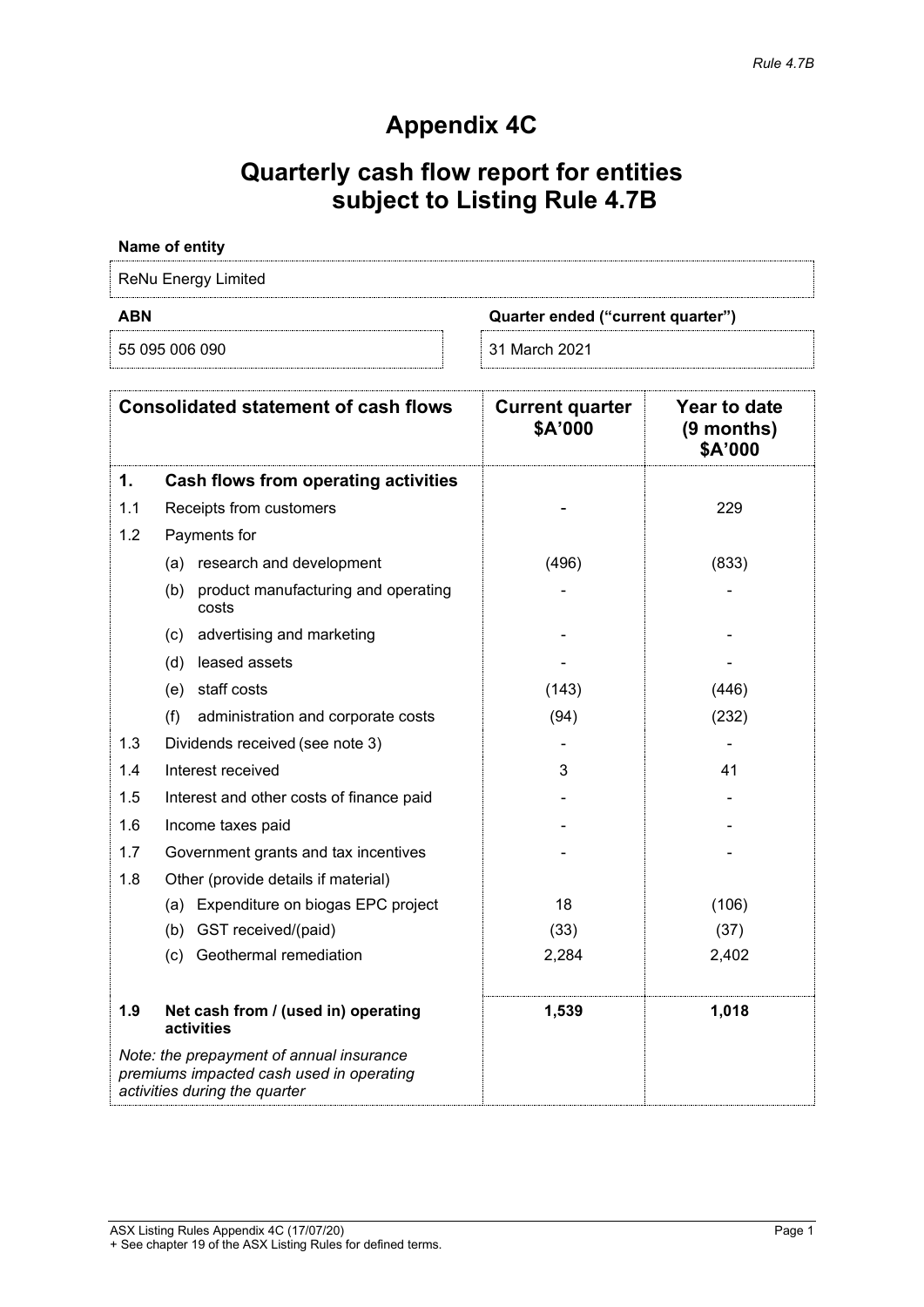| 2.  | Cash flows from investing activities              |     |     |
|-----|---------------------------------------------------|-----|-----|
| 2.1 | Payments to acquire or for:                       |     |     |
|     | entities<br>(a)                                   |     |     |
|     | businesses<br>(b)                                 |     |     |
|     | property, plant and equipment<br>(c)              |     |     |
|     | investments<br>(d)                                |     |     |
|     | intellectual property<br>(e)                      |     |     |
|     | (f)<br>other non-current assets                   |     |     |
| 2.2 | Proceeds from disposal of:                        |     |     |
|     | entities<br>(a)                                   |     |     |
|     | businesses<br>(b)                                 |     | 500 |
|     | property, plant and equipment<br>(c)              |     |     |
|     | (d)<br>investments                                |     |     |
|     | intellectual property<br>(e)                      |     |     |
|     | other non-current assets<br>(f)                   |     |     |
| 2.3 | Cash flows from loans to other entities           |     |     |
| 2.4 | Dividends received (see note 3)                   |     |     |
| 2.5 | Other (provide details if material)               |     |     |
|     | (a) release of security deposits to cash          |     |     |
|     | (b) R&D tax incentives                            | 182 | 182 |
| 2.6 | Net cash from / (used in) investing<br>activities | 182 | 682 |

| 3.   | Cash flows from financing activities                                                          |      |      |
|------|-----------------------------------------------------------------------------------------------|------|------|
| 3.1  | Proceeds from issues of equity securities<br>(excluding convertible debt securities)          |      |      |
| 3.2  | Proceeds from issue of convertible debt<br>securities                                         |      |      |
| 3.3  | Proceeds from exercise of options                                                             |      |      |
| 3.4  | Transaction costs related to issues of<br>equity securities or convertible debt<br>securities |      |      |
| 3.5  | Proceeds from borrowings                                                                      |      |      |
| 3.6  | Repayment of borrowings                                                                       | (14) | (42) |
| 3.7  | Transaction costs related to loans and<br>borrowings                                          |      |      |
| 3.8  | Dividends paid                                                                                |      |      |
| 3.9  | Other (provide details if material)                                                           |      |      |
| 3.10 | Net cash from / (used in) financing<br>activities                                             | (14) | (42) |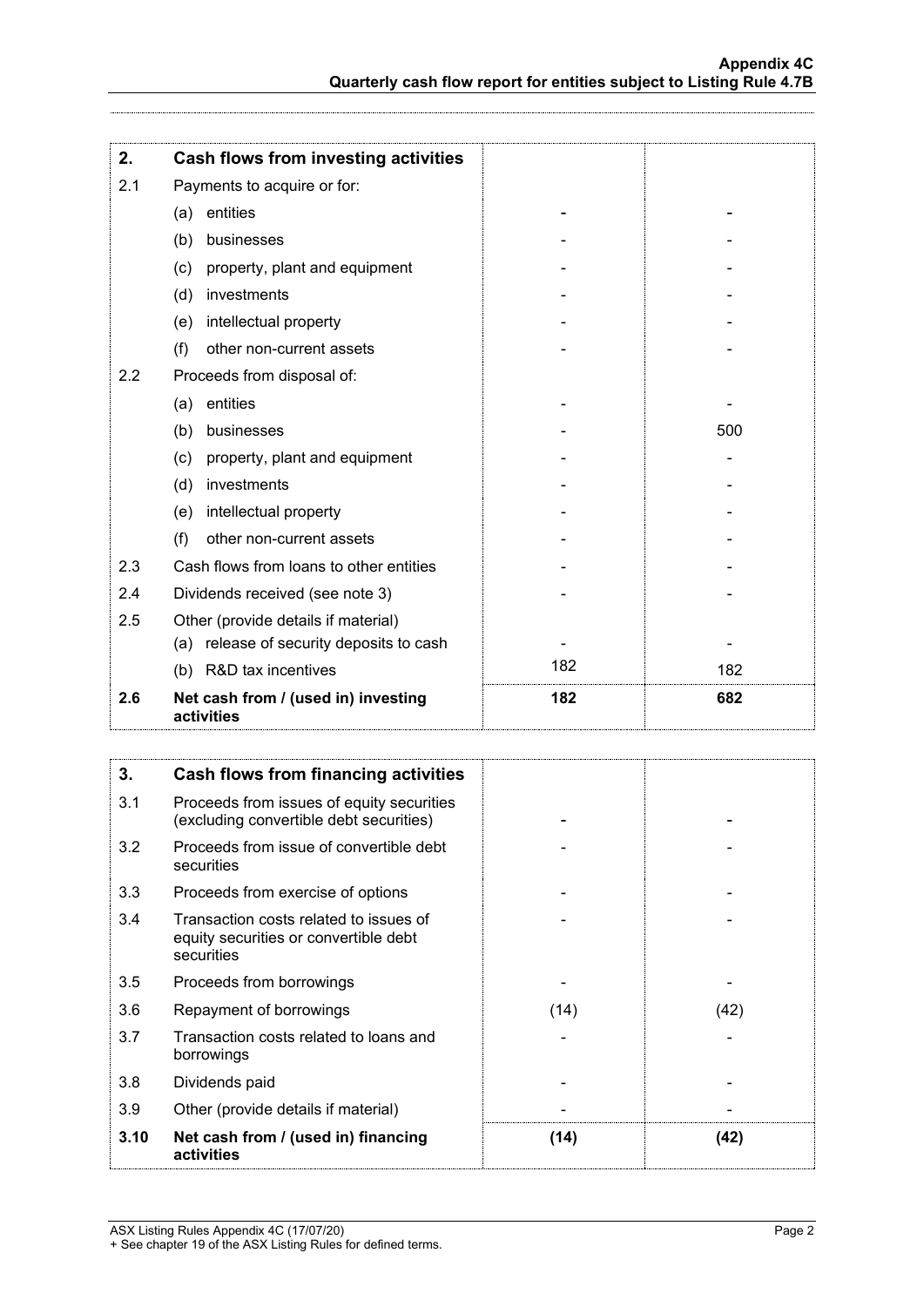| 4.  | Net increase / (decrease) in cash and<br>cash equivalents for the period |       |       |
|-----|--------------------------------------------------------------------------|-------|-------|
| 4.1 | Cash and cash equivalents at beginning of<br>period                      | 2,400 | 2,449 |
| 4.2 | Net cash from / (used in) operating<br>activities (item 1.9 above)       | 1,539 | 1,018 |
| 4.3 | Net cash from / (used in) investing activities<br>(item 2.6 above)       | 182   | 682   |
| 4.4 | Net cash from / (used in) financing activities<br>item 3.10 above)       | (14)  | (42)  |
| 4.5 | Effect of movement in exchange rates on<br>cash held                     |       |       |
| 4.6 | Cash and cash equivalents at end of<br>period                            | 4,107 | 4,107 |

| 5.  | Reconciliation of cash and cash<br>equivalents<br>at the end of the quarter (as shown in the<br>consolidated statement of cash flows) to the<br>related items in the accounts | <b>Current quarter</b><br>\$A'000 | <b>Previous quarter</b><br>\$A'000 |
|-----|-------------------------------------------------------------------------------------------------------------------------------------------------------------------------------|-----------------------------------|------------------------------------|
| 5.1 | <b>Bank balances</b>                                                                                                                                                          | 4.107                             | 2.400                              |
| 5.2 | Call deposits                                                                                                                                                                 |                                   |                                    |
| 5.3 | <b>Bank overdrafts</b>                                                                                                                                                        |                                   |                                    |
| 5.4 | Other (provide details)                                                                                                                                                       |                                   |                                    |
| 5.5 | Cash and cash equivalents at end of<br>quarter (should equal item 4.6 above)                                                                                                  | 4.107                             | 2.400                              |

| 6.                                                                                                                                                          | Payments to related parties of the entity and their<br>associates                          | <b>Current quarter</b><br>\$A'000 |
|-------------------------------------------------------------------------------------------------------------------------------------------------------------|--------------------------------------------------------------------------------------------|-----------------------------------|
| 6.1                                                                                                                                                         | Aggregate amount of payments to related parties and their<br>associates included in item 1 | 97                                |
| 6.2                                                                                                                                                         | Aggregate amount of payments to related parties and their<br>associates included in item 2 |                                   |
| Note: if any amounts are shown in items 6.1 or 6.2, your quarterly activity report must include a description of, and an<br>explanation for, such payments. |                                                                                            |                                   |
| Remuneration paid to directors and their associates                                                                                                         |                                                                                            |                                   |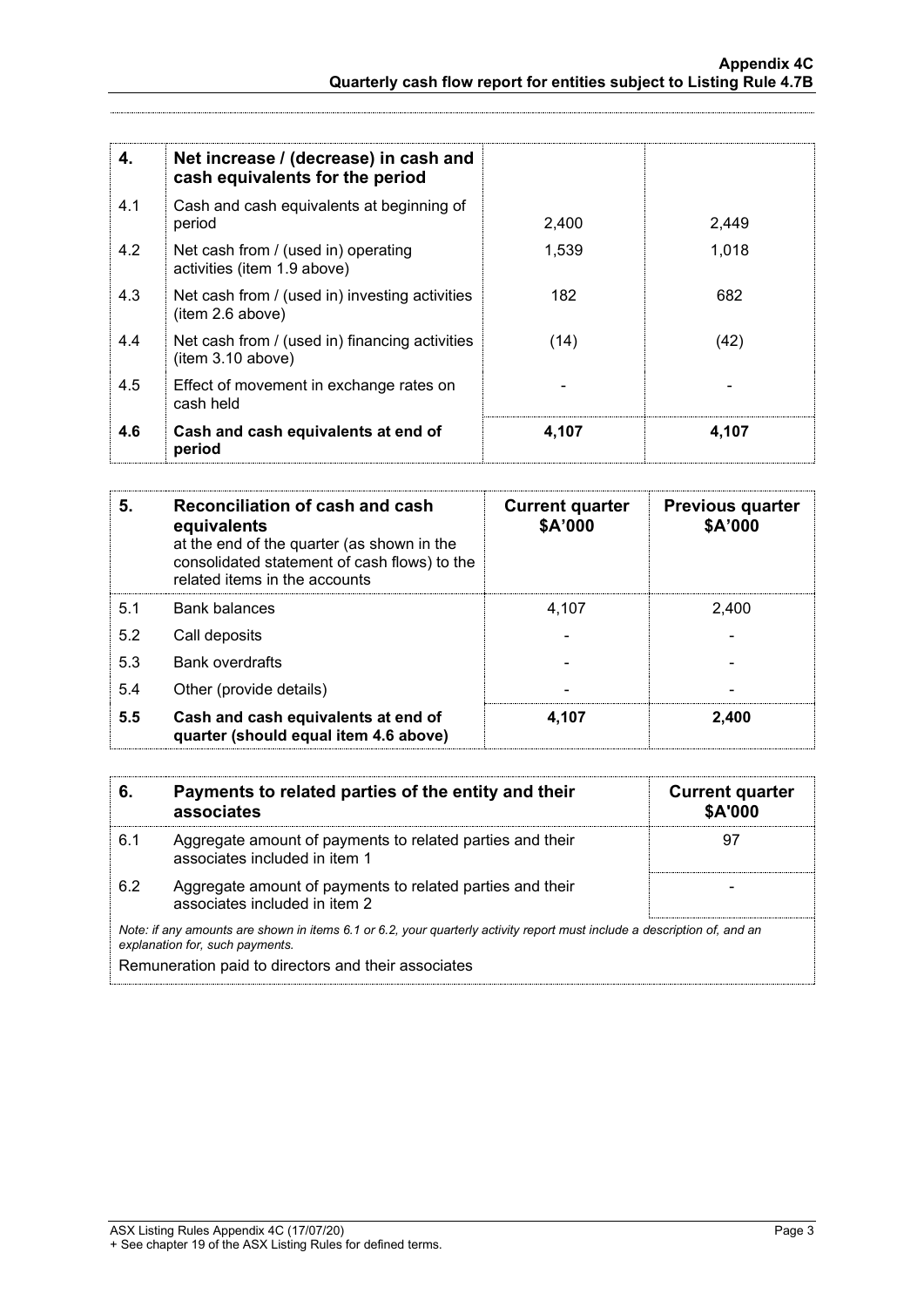| 7.  | <b>Financing facilities</b><br>Note: the term "facility' includes all forms of financing<br>arrangements available to the entity.<br>Add notes as necessary for an understanding of the<br>sources of finance available to the entity.                                                                                                               | <b>Total facility</b><br>amount at quarter<br>end<br>\$A'000 | Amount drawn at<br>quarter end<br>\$A'000 |
|-----|------------------------------------------------------------------------------------------------------------------------------------------------------------------------------------------------------------------------------------------------------------------------------------------------------------------------------------------------------|--------------------------------------------------------------|-------------------------------------------|
| 7.1 | Loan facilities                                                                                                                                                                                                                                                                                                                                      |                                                              |                                           |
| 7.2 | Credit standby arrangements                                                                                                                                                                                                                                                                                                                          |                                                              |                                           |
| 7.3 | Other (please specify)                                                                                                                                                                                                                                                                                                                               |                                                              |                                           |
| 7.4 | <b>Total financing facilities</b>                                                                                                                                                                                                                                                                                                                    |                                                              |                                           |
| 7.5 | Unused financing facilities available at quarter end                                                                                                                                                                                                                                                                                                 |                                                              |                                           |
| 7.6 | Include in the box below a description of each facility above, including the lender, interest<br>rate, maturity date and whether it is secured or unsecured. If any additional financing<br>facilities have been entered into or are proposed to be entered into after quarter end,<br>include a note providing details of those facilities as well. |                                                              |                                           |
|     | N/A                                                                                                                                                                                                                                                                                                                                                  |                                                              |                                           |

| 8.  |                                                                                                                                         | Estimated cash available for future operating activities                                                                                                                                                               | \$A'000 |
|-----|-----------------------------------------------------------------------------------------------------------------------------------------|------------------------------------------------------------------------------------------------------------------------------------------------------------------------------------------------------------------------|---------|
| 8.1 |                                                                                                                                         | Net cash from / (used in) operating activities (item 1.9)                                                                                                                                                              | 1,539   |
| 8.2 |                                                                                                                                         | Cash and cash equivalents at quarter end (item 4.6)                                                                                                                                                                    | 4,107   |
| 8.3 |                                                                                                                                         | Unused finance facilities available at quarter end (item 7.5)                                                                                                                                                          |         |
| 8.4 |                                                                                                                                         | Total available funding (item $8.2 +$ item $8.3$ )                                                                                                                                                                     | 4,107   |
| 8.5 | item 8.1)                                                                                                                               | Estimated quarters of funding available (item 8.4 divided by                                                                                                                                                           | N/A     |
|     |                                                                                                                                         | Note: if the entity has reported positive net operating cash flows in item 1.9, answer item 8.5 as "N/A". Otherwise, a<br>figure for the estimated quarters of funding available must be included in item 8.5.         |         |
| 8.6 |                                                                                                                                         | If item 8.5 is less than 2 quarters, please provide answers to the following questions:                                                                                                                                |         |
|     | 8.6.1                                                                                                                                   | Does the entity expect that it will continue to have the current level of net operating<br>cash flows for the time being and, if not, why not?                                                                         |         |
|     | Answer: Not applicable                                                                                                                  |                                                                                                                                                                                                                        |         |
|     | 8.6.2                                                                                                                                   | Has the entity taken any steps, or does it propose to take any steps, to raise further<br>cash to fund its operations and, if so, what are those steps and how likely does it<br>believe that they will be successful? |         |
|     |                                                                                                                                         | Answer: Not applicable                                                                                                                                                                                                 |         |
|     | 8.6.3<br>Does the entity expect to be able to continue its operations and to meet its business<br>objectives and, if so, on what basis? |                                                                                                                                                                                                                        |         |
|     |                                                                                                                                         | Answer: Not applicable                                                                                                                                                                                                 |         |
|     |                                                                                                                                         | Note: where item 8.5 is less than 2 quarters, all of questions 8.6.1, 8.6.2 and 8.6.3 above must be answered.                                                                                                          |         |
|     |                                                                                                                                         |                                                                                                                                                                                                                        |         |